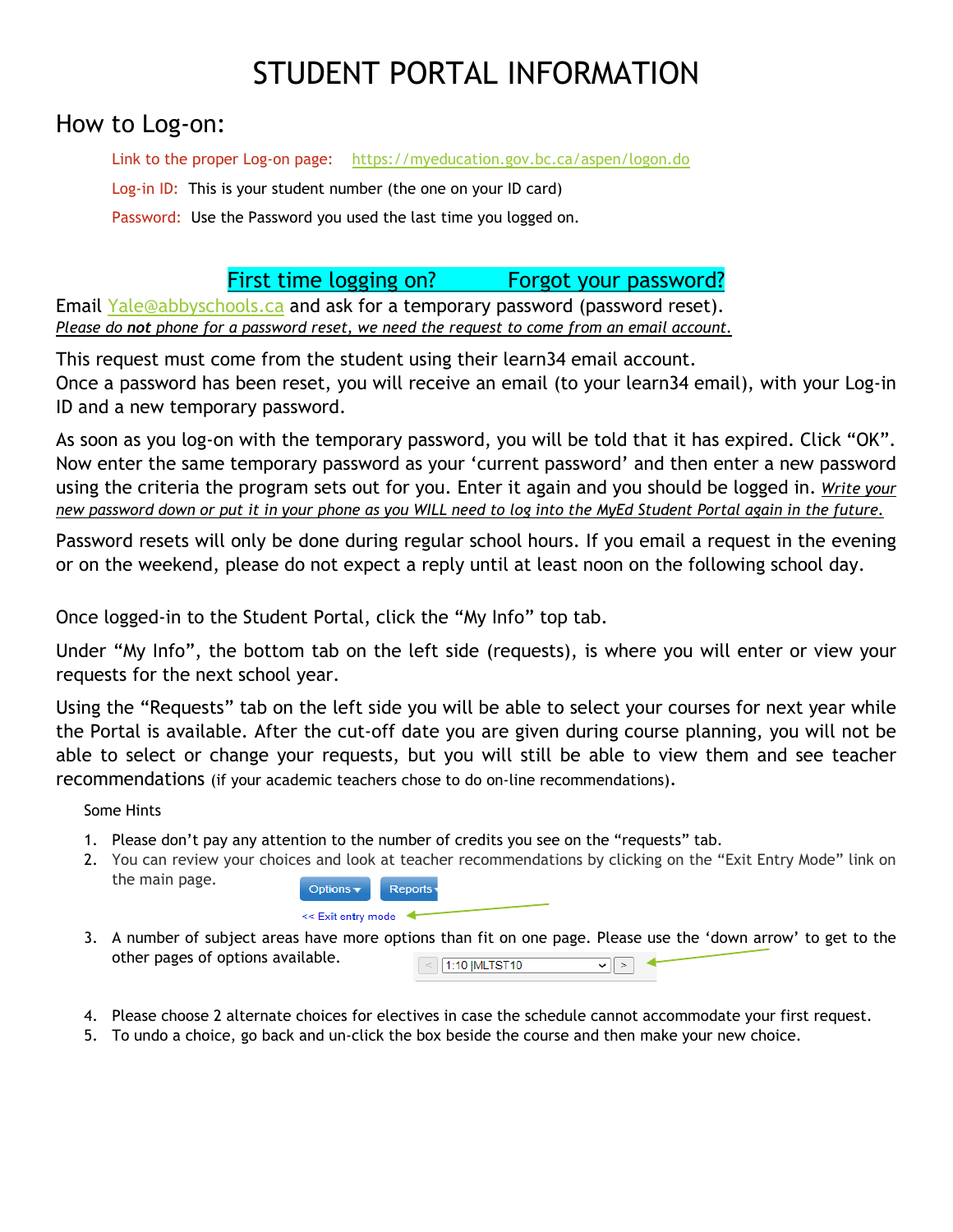## STUDENT PORTAL INFORMATION

|                                                                                                                                   |                           |                                                                                                                                                                                                                                                              |                            | 2019-2020 - Requests: 0 primary, 0 alternate - 5 |
|-----------------------------------------------------------------------------------------------------------------------------------|---------------------------|--------------------------------------------------------------------------------------------------------------------------------------------------------------------------------------------------------------------------------------------------------------|----------------------------|--------------------------------------------------|
| Instructions                                                                                                                      |                           |                                                                                                                                                                                                                                                              |                            |                                                  |
|                                                                                                                                   |                           |                                                                                                                                                                                                                                                              | YALE<br><b>AD SUMMUM</b>   | Yale<br>Secondc                                  |
|                                                                                                                                   |                           | Students must pick 8 courses each year, not including Extended Day classes. Extended Day classes include: Concert Band, Jazz Band, Choir, Work Experien                                                                                                      |                            |                                                  |
| Grad Transitions will be assigned to you automatically. Students must choose Communications 12 or English 12 and 7 other courses. |                           |                                                                                                                                                                                                                                                              |                            |                                                  |
|                                                                                                                                   |                           | REGARDING STUDY BLOCKS; If you have chosen 5 academic courses (these are the bolded, underlined courses listed below), you qualify for ONE STUDY I<br>students taking single AP 12 courses - Please choose a Year Long (YL) study not a full Academic Study. |                            |                                                  |
|                                                                                                                                   |                           | NOTE: Support Blocks which have been approved can be added. Support Blocks replace electives.                                                                                                                                                                |                            |                                                  |
|                                                                                                                                   |                           |                                                                                                                                                                                                                                                              |                            |                                                  |
|                                                                                                                                   |                           | Students must also choose 2 alternate elective courses. This is crucial in case first choice electives are unavailable.                                                                                                                                      |                            |                                                  |
|                                                                                                                                   |                           | Don't forget there may be a pull down menu to get you to the second or third page of choices, once you start the selection process.                                                                                                                          |                            |                                                  |
| <b>Primary requests</b>                                                                                                           |                           |                                                                                                                                                                                                                                                              |                            |                                                  |
|                                                                                                                                   | Subject area              | SchoolCourse > CrsNo                                                                                                                                                                                                                                         | SchoolCourse > Description |                                                  |
| <b>Select</b>                                                                                                                     | English Language Arts ®   |                                                                                                                                                                                                                                                              |                            |                                                  |
| <b>Select</b>                                                                                                                     | Mathematics @             |                                                                                                                                                                                                                                                              |                            |                                                  |
| Select.                                                                                                                           | Sciences                  |                                                                                                                                                                                                                                                              |                            |                                                  |
| <b>ी Select</b>                                                                                                                   | <b>Social Studies</b>     |                                                                                                                                                                                                                                                              |                            |                                                  |
| <b>Select</b>                                                                                                                     | Languages                 |                                                                                                                                                                                                                                                              |                            |                                                  |
| Select.                                                                                                                           | <b>Physical Education</b> |                                                                                                                                                                                                                                                              |                            |                                                  |

Click on the "Select" button by each subject area. Follow the directions and make your course choices by clicking on the square beside the course. When you have chosen all the courses you want in that subject area, click "OK" at the bottom.

| $\approx$ | Career & Life Links for Biology: There are a tremendous number of careers availal<br>Career & Life Links for Chemistry: Chemistry is often called the "central science". I<br>for developing your problem solving skills in the mathematical and conceptual realms<br>Instructions<br>Career & Life Links for Physics: Students having physics credits entering post-sec-<br>asset to anyone entering Sciences or any trade and a must for engineering.<br>1:10 MATPH12<br>▼ |  |                                    |                       |        | Use the pull-down<br>menu or the arrow to<br>get to the next page<br>of choices. |
|-----------|------------------------------------------------------------------------------------------------------------------------------------------------------------------------------------------------------------------------------------------------------------------------------------------------------------------------------------------------------------------------------------------------------------------------------------------------------------------------------|--|------------------------------------|-----------------------|--------|----------------------------------------------------------------------------------|
| Select    | CourseNumber                                                                                                                                                                                                                                                                                                                                                                                                                                                                 |  | $\geq$<br><b>CourseDescription</b> | <b>Academic level</b> | Credit |                                                                                  |
| F         | MATPH12                                                                                                                                                                                                                                                                                                                                                                                                                                                                      |  | ANATOMY AND PHYSIOLOGY 12          | Regular               | 4.0    |                                                                                  |
|           | <b>ABIO-12</b>                                                                                                                                                                                                                                                                                                                                                                                                                                                               |  | AP BIOLOGY 12                      | Regular               | 4.0    |                                                                                  |
|           | ACHE-12                                                                                                                                                                                                                                                                                                                                                                                                                                                                      |  | AP CHEMISTRY 12                    | Regular               | 4.0    |                                                                                  |

To undo a choice, go back and un-click the box beside the course, then make your new choice.

Once you have made all your choices, scroll down and hit the "Post" box. You can still go back in and make changes until the cut-off date

You **must** also choose 2 alternate choices using the alternate selection box.